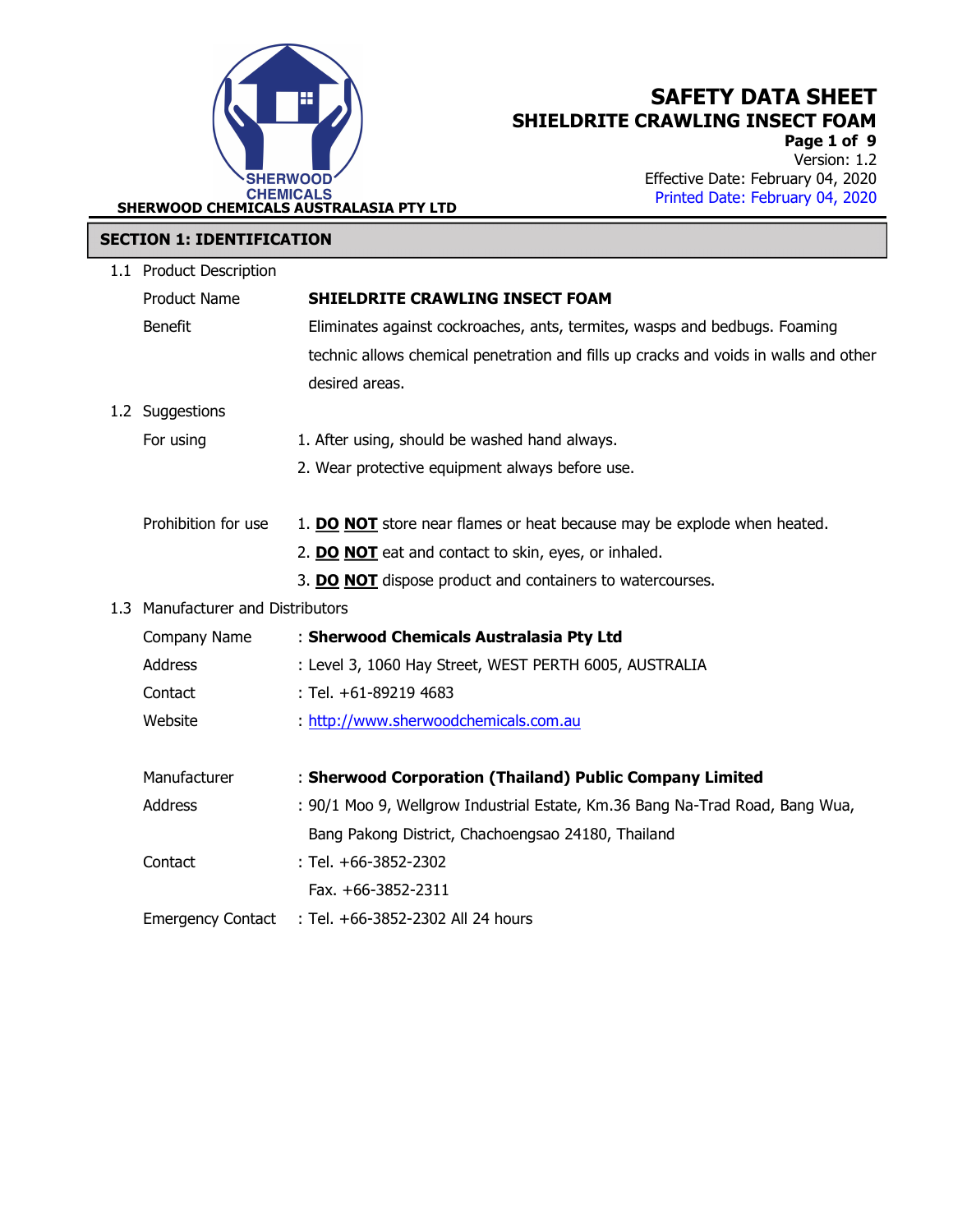

Page 2 of 9 Version: 1.2 Effective Date: February 04, 2020 Printed Date: February 04, 2020 .

### SECTION 2: HAZARDS IDENTIFICATION

Classification according to GHS

: Aerosols Category 1

Skin corrosion / irritation Category 3

Serious eye damage / eye irritation Category 2A



Signal Word: Danger

### Hazard Statement

| Physical:<br>H <sub>222</sub><br>H <sub>229</sub> | : Extreamly flammable aerosol.<br>: Pressurized container: may burst if heated. |
|---------------------------------------------------|---------------------------------------------------------------------------------|
| Health:<br>H316                                   | : Cause mild skin irritation.                                                   |

| H316 | : Cause mild skin irritation.   |
|------|---------------------------------|
| H319 | : Cause serious eye irritation. |

| <b>Precautionary Statement</b><br>General:<br>P <sub>101</sub> | : If medical advice is needed, have product container or label at hand                                                                |
|----------------------------------------------------------------|---------------------------------------------------------------------------------------------------------------------------------------|
| P <sub>102</sub>                                               | : Keep out of reach of children                                                                                                       |
| P <sub>103</sub>                                               | : Read label before use                                                                                                               |
| Prevention:                                                    |                                                                                                                                       |
| P <sub>210</sub>                                               | : Keep away from heat, hot surfaces, sparks, open flames and other ignition sources.<br><b>NO SMOKING.</b>                            |
| P <sub>2</sub> 11                                              | : <b>DO NOT</b> spray on an open flame or other ignition source.                                                                      |
| P <sub>251</sub>                                               | : <b>DO NOT</b> pierce or burn, even after use.                                                                                       |
| P <sub>264</sub>                                               | : Wash thoroughly after handling.                                                                                                     |
| P <sub>280</sub>                                               | : Wear protective gloves clothing.                                                                                                    |
| Response:                                                      |                                                                                                                                       |
| P305+P351+P338                                                 | : IF IN EYES: Rinse cautiously with water for several minutes. Remove contact<br>lenses, if present and easy to do. Continue rinsing. |
| P332+P313                                                      | : If skin irritation occurs: Get medical advice / attention.                                                                          |
| P337+P313                                                      | : If eye irritation persists: Get medical advice / attention.                                                                         |
| Storage:                                                       |                                                                                                                                       |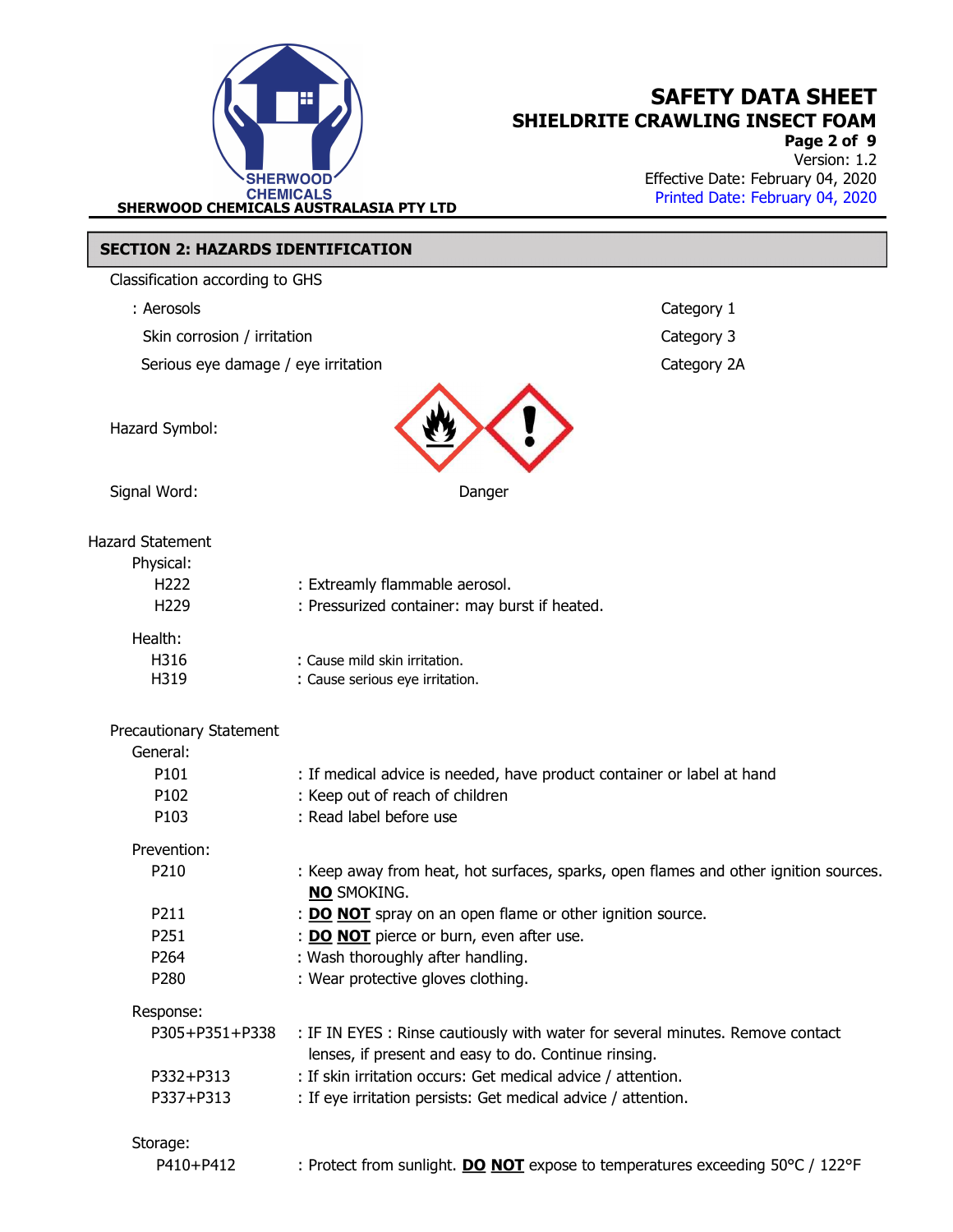

Page 3 of 9 Version: 1.2 Effective Date: February 04, 2020 Printed Date: February 04, 2020 .

Disposal:

P501 : Dispose of contents / container to approved method and / or local regulations.

### SECTION 3: INFORMATION ON INGREDIENTS

| Component (s)                | <b>CAS Number</b> | <b>Concentration %</b> |
|------------------------------|-------------------|------------------------|
| Imidacloprid                 | 138261-41-3       | $0.05\%$               |
| Non Hazardous Ingredients    | Mixture           | Reminder               |
| Water                        | 7732-18-5         | Balance to 100.00%     |
| Liquefied Petroleum Gas, LPG | 68476-85-7        | 7.50%                  |

| <b>SECTION 4: FIRST AID MEASURES</b> |                                                                                                     |  |  |  |
|--------------------------------------|-----------------------------------------------------------------------------------------------------|--|--|--|
| If Inhaled                           | : Move patient to fresh air. If breathing is difficult, give artificial respiration and get medical |  |  |  |
|                                      | attention immediately.                                                                              |  |  |  |
| If on Skin                           | : Remove contaminated clothing immediately and rinse off with plenty of water. Get                  |  |  |  |
|                                      | medical attention immediately if irritation persist.                                                |  |  |  |
| If in Eye                            | : Rinse carefully out with plenty of water. If you were contact lenses, remove if possible          |  |  |  |
|                                      | and wash away. If irritation persist, get medical attention immediately.                            |  |  |  |
| If Ingest                            | : If get in mouth, rinse off with plenty of water. If swallowed, <b>DO NOT</b> induce vomiting,     |  |  |  |
|                                      | drink plenty of clean water or milk and get medical attention immediately.                          |  |  |  |
| Advice to Doctor                     | : Symptomatic treatment.                                                                            |  |  |  |

### SECTION 5: FIRE FIGHTING MEASURES

Extinguishing Media Suitable

: Use carbon dioxide, water spray, foam or dry chemical powder.

Extinguishing Media Unsuitable

: No data available.

Specific Hazards Rising from the Chemical

: Carbon dioxide (CO<sub>2</sub>), Carbon monoxide (CO) and toxic fumes.

Special Protective Action for Fire-Fighters

: Wear self - contained breathing apparatus and chemical-protective clothing. (Self -

Contained Breathing Apparatus, SCBA).

: Use water spray to cool containers.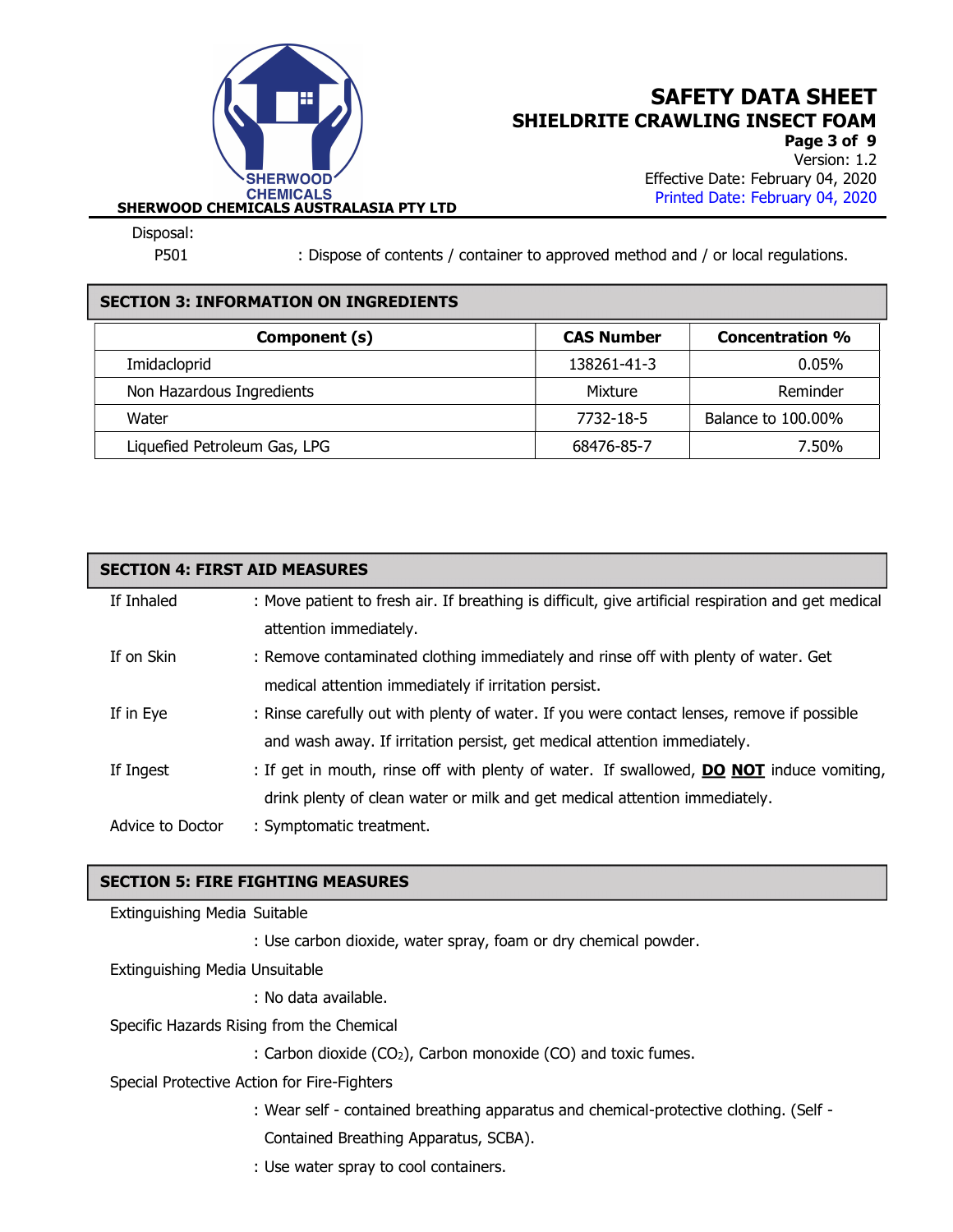

Page 4 of 9 Version: 1.2 Effective Date: February 04, 2020 Printed Date: February 04, 2020 .

#### SECTION 6: ACCIDENTAL RELEASE MEASURES

Personal Precautions : Keep unauthorized people away.

- : Move flame or ignition sources.
- : **DO NOT** direct contact.
- : Avoid direct contact with the skin, eyes and clothing.
- : DO NOT inhaled vapors.
- : Remove contaminated clothes, undergarments and shoes immediately.

Personal Protection : Wear respiratory protective with organic vapour absorber, boots and rubber gloves.

#### Environmental Precautions

- : Avoid disposal of spilled material into soil, waterways, drains and sewers.
- : Avoid release to the environment.

Methods and Material for Containment and Cleaning Up

- : Ventilate on area that leak.
- : Use non-sparking tools or equipment.
- : Absorb the leak with sand, soil, or inert substances. Keep the absorbent material into sealed container and show sign for disposal.
- : In small leak case, absorb with appropriate absorbent material (such as sand, sawdust, etc.)
- : In large leak case, partition the leaked product. Pump the product out with the pump. Use respirator during cleaning.
- : **DO NOT** allow the water into containers. Sprinkle the water to reduce vapors.
- : Wash leaked area after keep and dispose in appropriate waste container.

#### SECTION 7: HANDLING AND STORAGE

Precautions for Safe Handling

- : Avid contact with the product for prolonged periods.
- : Use only in well-ventilated areas.

Precautions for Safe Storage

- : Keep container tightly closed.
- : Keep in normal temperature at dry, cool and well-ventilated place.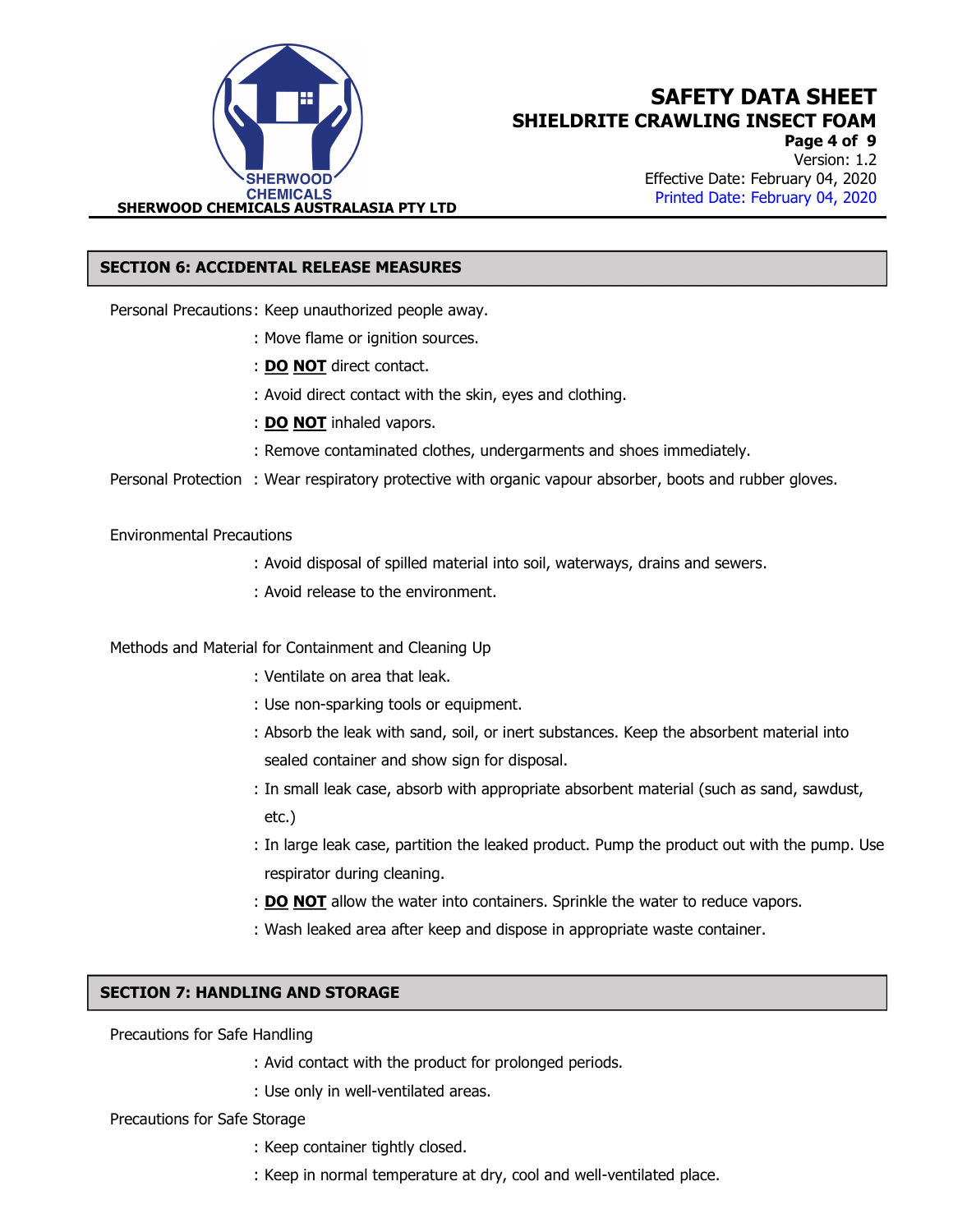

Page 5 of 9 Version: 1.2 Effective Date: February 04, 2020 Printed Date: February 04, 2020 .

: Keep away from heat, sunlight, flame and incompatible materials.

- : Keep in a straight position and protect the container against physical damage.
- : Keep away from food, drink and animal feeding stuffs.

### SECTION 8: EXPOSURE CONTROLS AND PERSONAL PROTECTION

National Exposure Standard

| Source | Material          | TWA<br>ppm               | TWA<br>mg/m <sup>3</sup> | STEL<br>ppm              | STEL<br>mg/m <sup>3</sup> | PEAK<br>ppm       | PEAK<br>$mg/m3$ F/CC | TWA | <b>Notes</b> |
|--------|-------------------|--------------------------|--------------------------|--------------------------|---------------------------|-------------------|----------------------|-----|--------------|
|        | <b>Butane</b>     | 800                      | 1900                     | $\sim$                   | $\sim$                    | ۰                 |                      | -   |              |
|        | Propane           |                          |                          |                          |                           | <b>ASPHYXIANT</b> |                      |     |              |
|        | Glycerin Mist (a) | $\overline{\phantom{a}}$ | $\overline{\phantom{a}}$ | $\overline{\phantom{a}}$ | $\overline{\phantom{a}}$  |                   |                      |     |              |

# Engineering Controls : Local exhaust ventilation may be necessary to reduce the concentration of chemical vapors. Personal Protective Equipment

- : Wear appropriate specific chemical protective gloves such as nitrile rubber gloves. And clean the device after use.
- : Wear safety glasses, work clothing and respirator with an organic vapour and gas filter mask.

**Instruction** 

- : Wear chemical protective clothing to prevent skin contact.
- : Change contaminated clothing.

### SECTION 9: PHYSICAL AND CHEMICAL PROPERTIES

| Appearance                  | : Clear aerosol spray.                 |
|-----------------------------|----------------------------------------|
| Odor                        | : Characteristic odor.                 |
| <b>Odor Exposure Limits</b> | : No data available.                   |
| pH value                    | : No data available.                   |
| Melting / Freezing point    | : No data available.                   |
| Boiling point / Range       | : No data available.                   |
| Flash point                 | : 104 to $-60^{\circ}$ C [Propellant]. |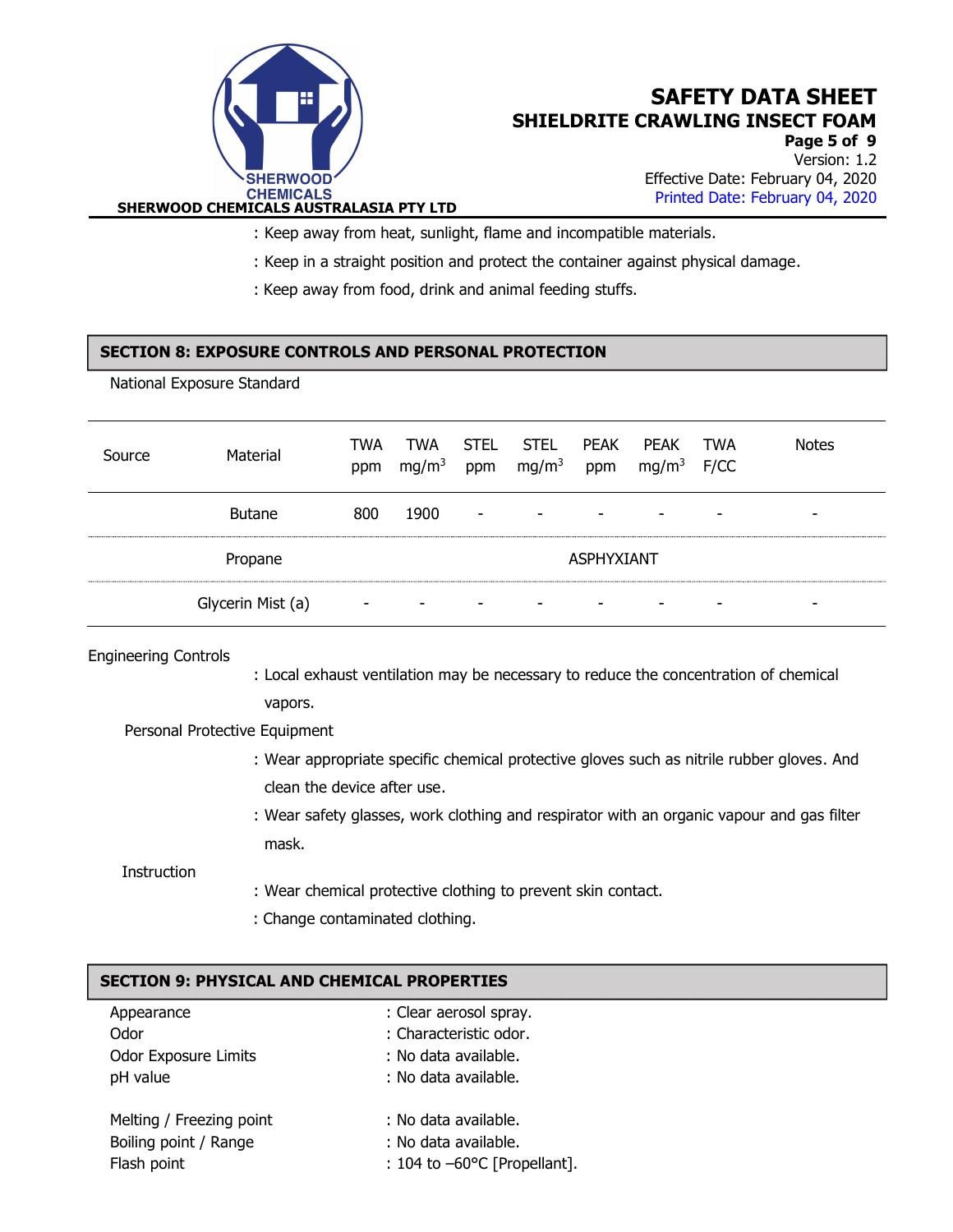

Page 6 of 9 Version: 1.2 Effective Date: February 04, 2020 Printed Date: February 04, 2020 .

|           | <b>Evaporation Rate</b>                 | : No data available. |                             |  |
|-----------|-----------------------------------------|----------------------|-----------------------------|--|
|           | Flammability of Solid and Gas           |                      | : Very flammable            |  |
|           | <b>Flammable Limits</b>                 | $(LFL)$ %            | : No data available.        |  |
|           |                                         | (UFL) %              | : No data available.        |  |
|           | <b>Explosion Limits</b>                 | $(LEL)$ %            | : Non applicable.           |  |
|           |                                         | (UEL) %              | : Non applicable.           |  |
|           |                                         |                      |                             |  |
|           | Vapour Pressure                         | $: 0.67$ mPa.        |                             |  |
|           | Vapour Density (air = $1$ )             | : No data available. |                             |  |
|           | Relative Density (water $= 1$ )         | : No data available. |                             |  |
|           | Partition Coefficient n-Octanol / water | : No data available. |                             |  |
|           | Auto - Ignition Temperature             | : No data available. |                             |  |
|           | Decomposition Temperature               |                      | : No data available.        |  |
|           |                                         |                      |                             |  |
|           | Solubility in water                     |                      | : Insoluble                 |  |
|           | Specific Gravity / Density              |                      | : 1.00 - 1.20 kg/L at 30 °C |  |
| Viscosity |                                         | : No data available. |                             |  |
|           |                                         |                      |                             |  |

# Reactivity **Reactivity** : No hazardous reactions if stored and handled as indicated. Chemical Stability **Stable under normal conditions of storage and use.** Chemical Stability Possibility of Hazardous reactions : No hazardous reactions if stored and handled as indicated. Conditions to Avoid **interpretent in the conditions** : Avoid heat, open flames, ignition sources and direct sunlight. : **DO NOT** store near temperature over 50°C or 122°F. Incompatible Materials : Strong oxidizing agent, Strong acid and base. Hazardous Decomposition products : Combustion or thermal decomposition will evolve carbon and nitrogen oxides and halogen compounds. SECTION 10: STABILITY AND REACTIVITY

### SECTION 11: TOXICOLOGICAL INFORMATION

| Acute Toxicity, Oral        | : $LD_{50}$ > 5,000 mg/kg (Rat) (Calculated)      |
|-----------------------------|---------------------------------------------------|
| Dermal                      | : $LD_{50}$ > 5,000 mg/kg (Rabbit) (Calculated)   |
| Inhalation                  | : LD50 $>$ 100 mg/L (4 Hours in Rat) (Calculated) |
| Skin Corrosion / Irritation | : Causes mild skin irritation.                    |
| Eye Damage / Irritation     | : Causes serious eye irritation.                  |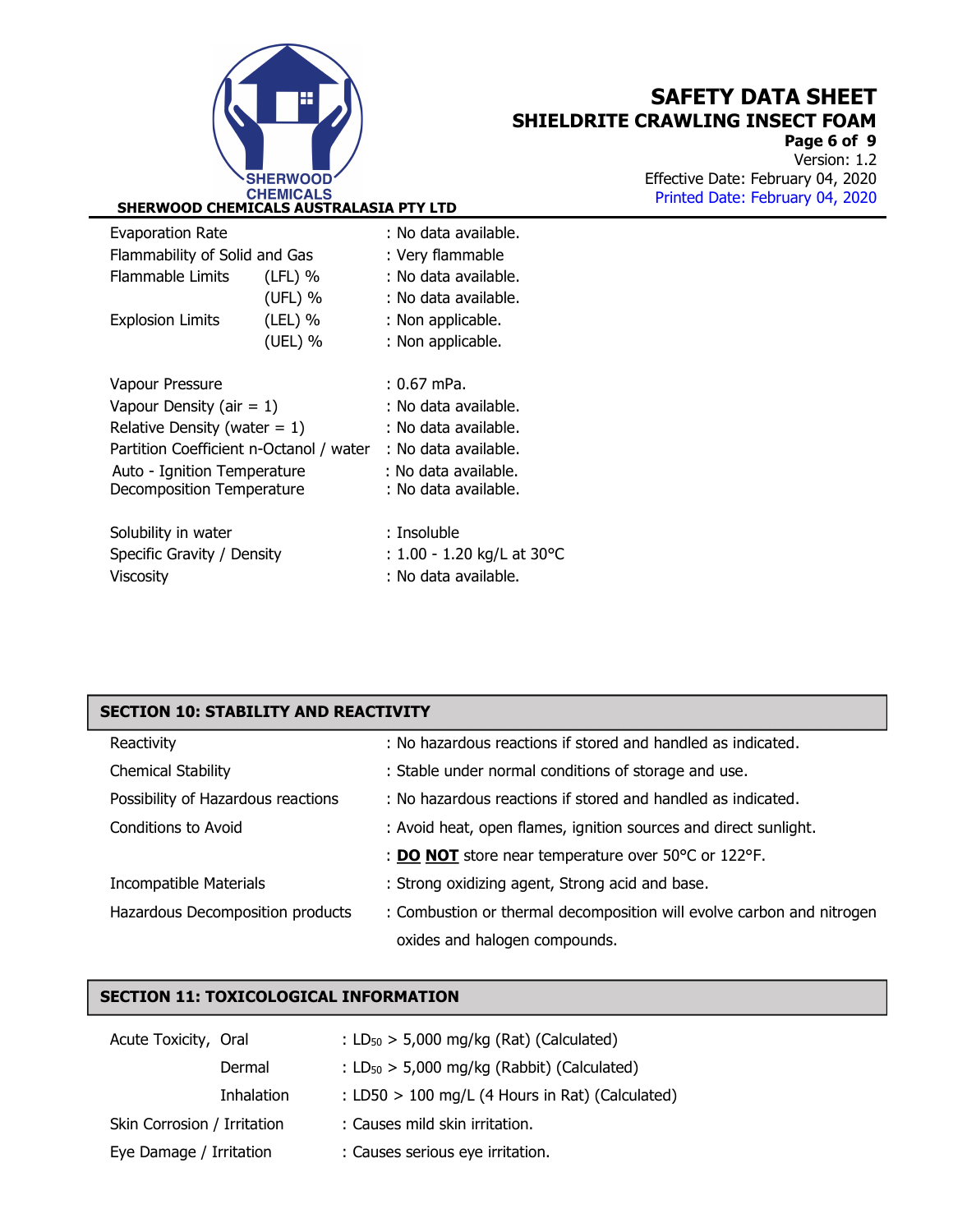

Page 7 of 9 Version: 1.2 Effective Date: February 04, 2020 Printed Date: February 04, 2020 .

| Skin Sensitization             | : Not Classified. |
|--------------------------------|-------------------|
| Respiratory Sensitization      | : Not Classified. |
| Germ Cell Mutagenicity         | : Not Classified. |
| Carcinogenicity                | : Not Classified. |
| <b>Reproductive Toxicity</b>   | : Not Classified. |
| Specific Target Organ Toxicity |                   |
| - Single Exposure              | : Not Classified. |
| - Repeat Exposure              | : Not Classified. |
| Aspiration Hazard              | : Not Classified. |

### SECTION 12: ECOLOGICAL INFORMATION

| Hazardous to the Aquatic Environment - Short Term (Acute) Hazard | : No data available                              |  |
|------------------------------------------------------------------|--------------------------------------------------|--|
|                                                                  | - Long Term (Chronic) Hazard : No data available |  |
| Persistence and Degradability                                    | : No data available.                             |  |
| Bio-Accumulative Potential                                       | : No data available.                             |  |
| Mobility in Soil                                                 | : No data available.                             |  |
| Other Adverse Effects                                            | : No data available.                             |  |

### SECTION 13: DISPOSAL CONSIDERATIONS

| Waste Treatment Method     | : DO NOT dispose into the environment, waterways, drains and sewers.              |
|----------------------------|-----------------------------------------------------------------------------------|
|                            | : <b>DO NOT</b> pour waste contaminated into soil or water.                       |
|                            | : Waste must be disposed of in accordance with federal, state and local           |
|                            | environmental control regulations.                                                |
| Container Treatment Method | : <b>DO NOT</b> pierce or burn, even when empty.                                  |
|                            | : Should be disposed of in accordance with local regulations and laws in force    |
|                            | in the country or region.                                                         |
|                            | : This product is dangerous for the environment. <b>DO NOT</b> dispose to sewers, |
|                            | drains or watercourses.                                                           |

### SECTION 14: TRANSPORT INFORMATION

#### 14.1 European Transport Information

| Regulation | <b>UN</b><br>No. | <b>Proper</b><br><b>Shipping Name</b> | <b>Classes</b> | $PG*$ | <b>Symbol</b> | Remark                     |
|------------|------------------|---------------------------------------|----------------|-------|---------------|----------------------------|
| adr        | 1950             | Aerosol<br>(Contain: Imidacloprid)    | 2. L           | ۰     |               | <b>Hazchem code</b><br>2YE |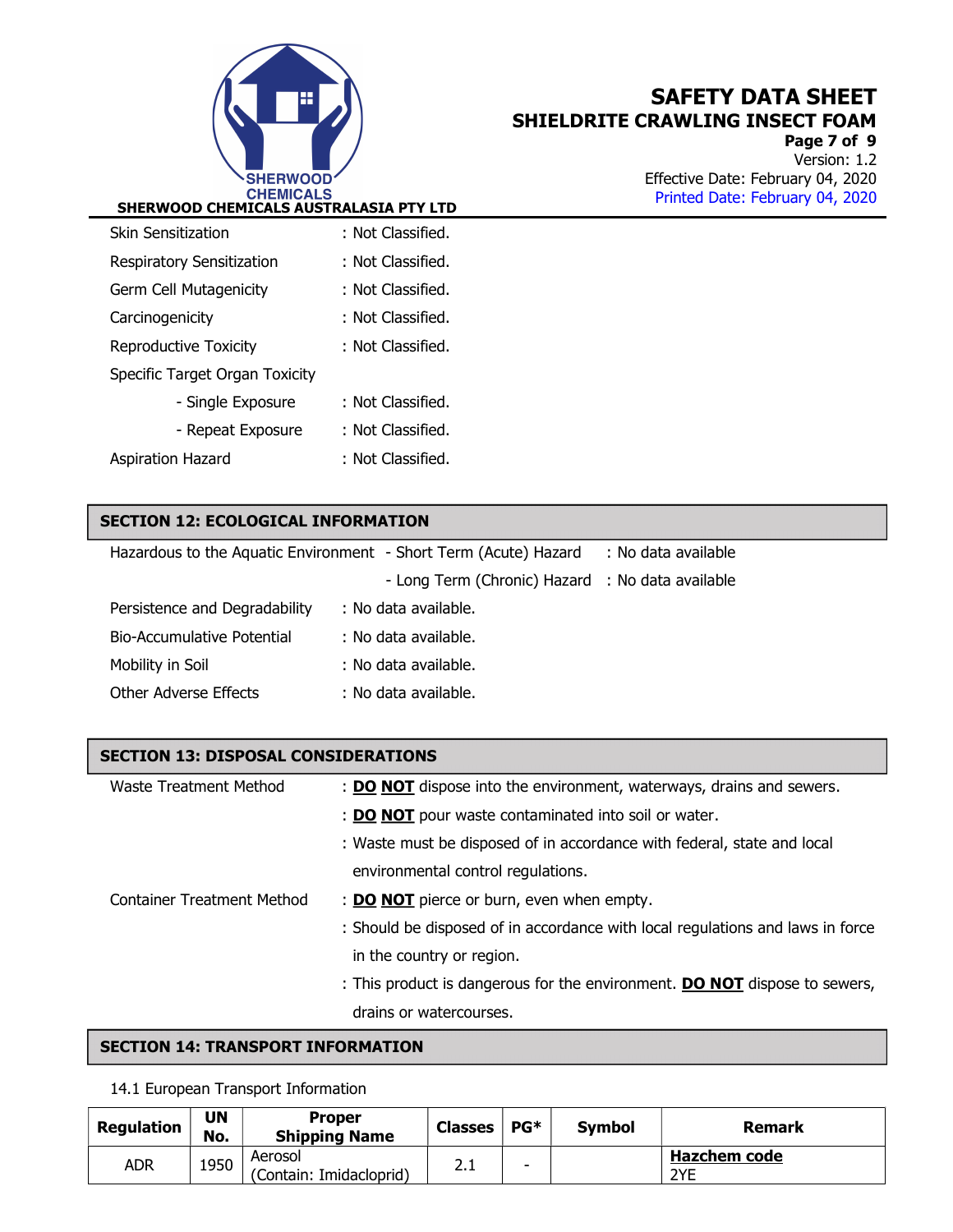

Page 8 of 9

Version: 1.2 Effective Date: February 04, 2020 Printed Date: February 04, 2020 .

SHERWOOD CHEMICALS AUSTRALASIA PTY LTD

|             |      |                                     |     | <b>FLAMMABLE</b> |                                                                                                                                                                                                                                                                                                                                  |
|-------------|------|-------------------------------------|-----|------------------|----------------------------------------------------------------------------------------------------------------------------------------------------------------------------------------------------------------------------------------------------------------------------------------------------------------------------------|
| <b>IMDG</b> | 1950 | Aerosols<br>(Contain: Imidacloprid) | 2.1 | <b>FLAMMABLE</b> | <b>Emergency schedules</b><br>(Ems)<br>$F-D, S-U$                                                                                                                                                                                                                                                                                |
| <b>IATA</b> | 1950 | Aerosols<br>(Contain: Imidacloprid) | 2.1 | FLAMMABLE        | <b>Passenger and</b><br><b>Cargo Aircraft</b><br>Quantity limitation: 75 Kg<br>Packaging instructions: 203<br><b>Cargo Aircraft Only</b><br>Quantity limitation: 150 Kg<br>Packaging instructions: 203<br><b>Limited Quantities -</b><br><b>Passenger Aircraft</b><br>Quantity limitation: 30 Kg<br>Packaging instructions: Y203 |

Beware ensure transportation of the container tightly closed, no leak and **DO NOT** overturned.

DO NOT delivery with food, fiber, oxidizing agent, bases, etc.

### SECTION 15: REGULATORY INFORMATION

| Law Enforcement in Thailand     | : Hazardous substance act BE 2535.                                      |  |
|---------------------------------|-------------------------------------------------------------------------|--|
|                                 | List of Hazardous Substances BE 2556,                                   |  |
|                                 | Announce from Ministry of Industry                                      |  |
| Types of Hazardous Material     | : 3 (Food and Drug Administration, Ministry of Public Health, Thailand) |  |
| Registration No.                | : (THAI FDA Code) 83/2557                                               |  |
| Australian Pesticides Authority |                                                                         |  |
| (APVMA)                         | : 82820                                                                 |  |

## Literature : GHS OFFICIAL TEXT AND CORRIGENDA Rev.7 (2017) : European Chemicals Agency; https://echa.europa.eu/ SECTION 16: OTHER INFORMATION